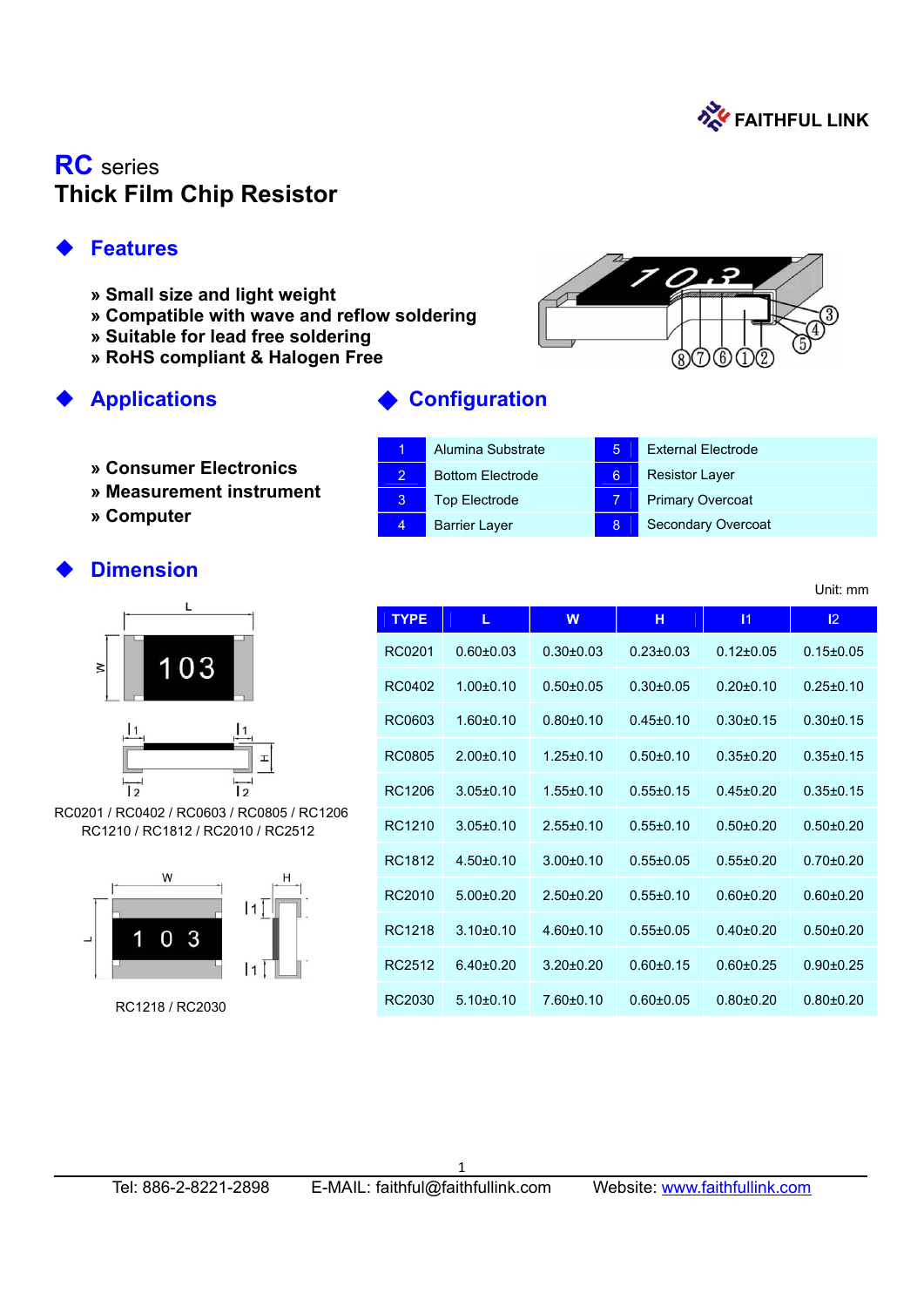

#### **Power Derating Curve**



## **Voltage Rating or Current Rating Resistance**

#### **Range:** ≧**1**Ω

**Rated Voltage: The resistor shall have a DC continuous working voltage or a RMS AC continuous working voltage at commercial-line frequency and wave form corresponding to the power rating, as determined formula as following:** 

**E=Rated voltage (V) P=Power rating (W) R=Nominal resistance(**Ω**) E=**√**P**×**R** 

#### **Soldering Profile**

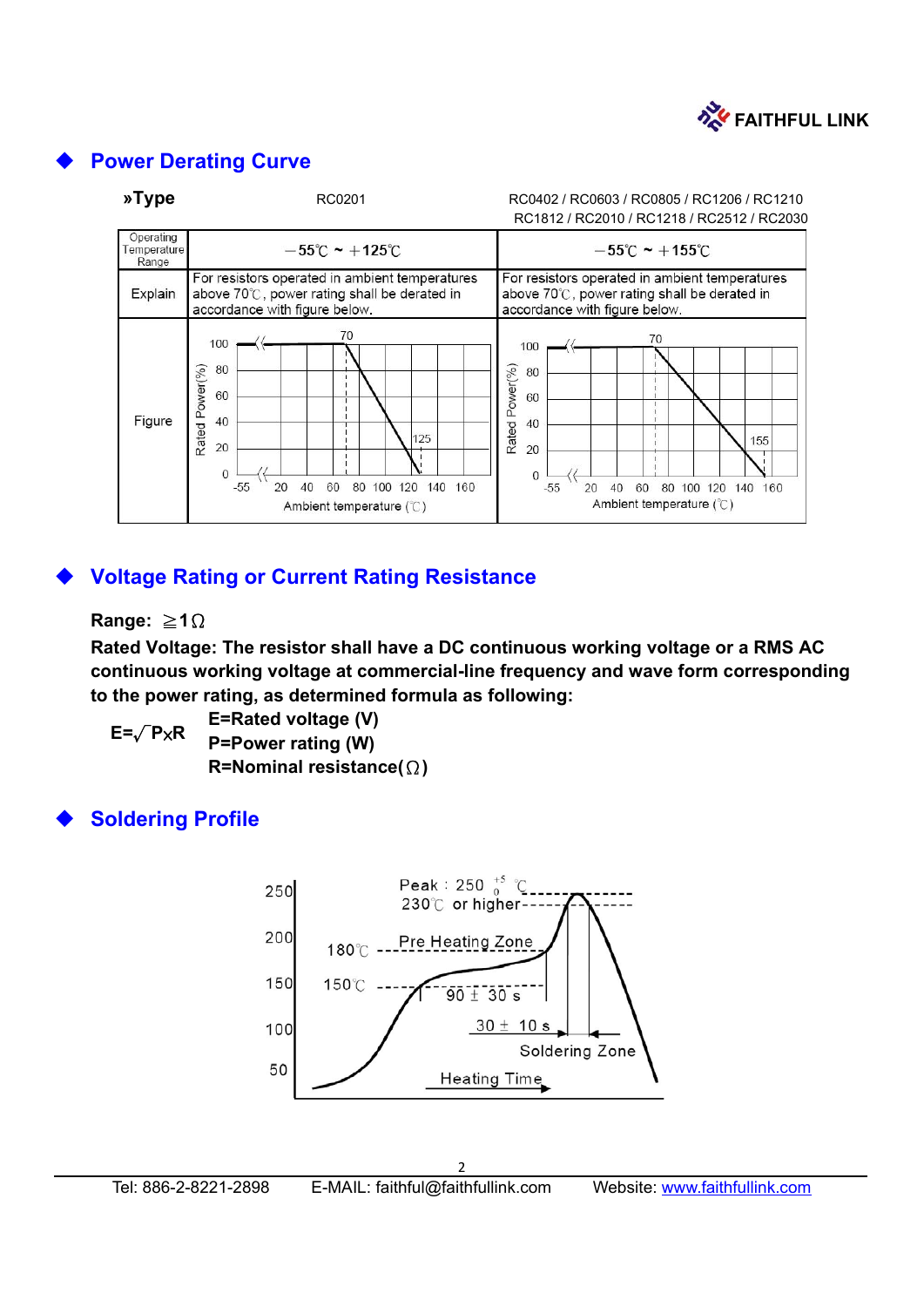

| <b>Rating</b> |                                            |                                      |                                       |                                                  |                                                         |                                                                |  |  |
|---------------|--------------------------------------------|--------------------------------------|---------------------------------------|--------------------------------------------------|---------------------------------------------------------|----------------------------------------------------------------|--|--|
| <b>TYPE</b>   | <b>Power Rating</b><br>At $70^{\circ}$ (W) | <b>Max Working</b><br><b>Voltage</b> | <b>Max Overload</b><br><b>Voltage</b> | <b>TCR</b><br>$(ppm/$ <sup><math>c)</math></sup> | <b>Resistance Range</b>                                 |                                                                |  |  |
|               |                                            |                                      |                                       | <b>Lower available</b>                           | $1\%$                                                   | 5%                                                             |  |  |
|               | $1/20$ W                                   |                                      |                                       | $-200$ $-+400$                                   | $1\Omega \le R < 10\Omega$                              | $1\Omega \le R < 10\Omega$                                     |  |  |
| RC0201        | (0.05 W)                                   | 25V                                  | 50 <sub>V</sub>                       | ±200                                             | 10Ω $\leq$ R $\leq$ 10M Ω                               | 10 $\Omega \le R \le 10M \Omega$                               |  |  |
|               |                                            |                                      |                                       | $0$ ~+400                                        | 1 $\Omega \leq$ R $<$ 10 $\Omega$                       | 1 $\Omega \leq R$ <10 $\Omega$                                 |  |  |
| RC0402        | $1/16$ W<br>(0.063 W)                      | 50V                                  | 100V                                  | ±200                                             | <b>Allen Contract</b>                                   | 10 $\Omega \leq R < 10M\Omega$                                 |  |  |
|               |                                            |                                      |                                       | ±100                                             | 10 $\Omega \le R \le 10M \Omega$                        |                                                                |  |  |
|               |                                            |                                      |                                       | ±400                                             | 1 $\Omega \leq R < 10\Omega$                            | $1\Omega \leq R < 10\Omega$                                    |  |  |
| RC0603        | $1/10$ W<br>(0.1 W)                        | 50V                                  | 100V                                  | ±200                                             | <b>See Contract Contract</b>                            | 10 $\Omega \le R \le 10M$ $\Omega$                             |  |  |
|               |                                            |                                      |                                       | ±100                                             | $10\Omega \le R \le 10M \Omega$                         | $\frac{1}{2}$                                                  |  |  |
|               |                                            |                                      |                                       | ±400                                             | 1 $\Omega \leq R < 10\Omega$                            | $1\Omega \leq R < 10\Omega$                                    |  |  |
| <b>RC0805</b> | $1/8$ W<br>(0.125 W)                       | 150V                                 | 300V                                  | ±200                                             | <b>See Program</b>                                      | $10\Omega \leq R \leq 10M$ $\Omega$                            |  |  |
|               |                                            |                                      |                                       | ±100                                             | $10\Omega \le R \le 10M \Omega$                         | <b>Service</b>                                                 |  |  |
|               |                                            |                                      |                                       | ±400                                             | 1 $\Omega \leq R < 10\Omega$                            | $1\Omega \le R < 10\Omega$                                     |  |  |
| RC1206        | $1/4$ W<br>(0.25 W)                        | 200V                                 | 400V                                  | ±200                                             | <u> The Communication of the Communication of</u>       | $10\Omega \le R \le 10M \Omega$                                |  |  |
|               |                                            |                                      |                                       | ±100                                             | 10 $\Omega \le R \le 10M \Omega$                        | <b>Service</b>                                                 |  |  |
|               |                                            |                                      |                                       | ±400                                             | 1 $\Omega \leq R < 10\Omega$                            | $1\Omega \le R < 10\Omega$                                     |  |  |
| RC1210        | $1/2$ W<br>(0.5 W)                         | 200V                                 | 400V                                  | ±200                                             | and the state of the state                              | 10 $\Omega \le R \le 10M$ $\Omega$                             |  |  |
|               |                                            |                                      |                                       | ±100                                             | 10 $\Omega \le R \le 10M \Omega$                        | $\sim 100$ mass $^{-1}$                                        |  |  |
|               |                                            |                                      |                                       | ±400                                             | 1 $\Omega \leq R < 10\Omega$                            | $1\Omega \le R < 10\Omega$                                     |  |  |
| RC1812        | $1/2$ W<br>(0.5 W)                         | 200V                                 | 400V                                  | ±200                                             |                                                         | 10 $\Omega \le R \le 10M$ $\Omega$                             |  |  |
|               |                                            |                                      |                                       | ±100                                             | $10\Omega \le R \le 10M \Omega$                         | $\hspace{0.1em} \ldots \hspace{0.1em}$                         |  |  |
|               |                                            |                                      |                                       | ±400                                             | 1 $\Omega \leq$ R $<$ 10 $\Omega$                       | 1 $\Omega \leq R < 10\Omega$                                   |  |  |
| RC2010        | $3/4$ W<br>(0.75 W)                        | 200V                                 | 400V                                  | ±200                                             |                                                         | $10\Omega \leq R \leq 10M$ $\Omega$                            |  |  |
|               |                                            |                                      |                                       | ±100                                             | 10 $\Omega \le R \le 10M$ $\Omega$                      |                                                                |  |  |
|               |                                            |                                      |                                       | ±400                                             | $1\Omega \leq \! R \! < \! 10\Omega$                    | $1\Omega \leq R \! < \! 10\Omega$                              |  |  |
| RC1218        | 1 W                                        | 200V                                 | 400V                                  | ±200                                             | $\sim$                                                  | 10 $\Omega \le R \le 10M \Omega$                               |  |  |
|               |                                            |                                      |                                       | ±100                                             | 10 $\Omega \le R \le 10M \Omega$                        | ---                                                            |  |  |
|               |                                            |                                      |                                       | ±400                                             | $1\Omega \leq R < 10\Omega$                             | $1\Omega \leqq \! R \! < \! 10\Omega$                          |  |  |
| RC2512        | 1W                                         |                                      | 400V                                  | ±200                                             | $\sim$ $\sim$                                           | 10 $\Omega \le R \le 10M$ $\Omega$                             |  |  |
|               |                                            |                                      |                                       | ±100                                             | $10\Omega \leq R \leq 10M \Omega$                       | $\frac{1}{2}$                                                  |  |  |
| RC2030        | 2W                                         |                                      | 400V                                  | ±400<br>±200                                     | $1\Omega \leq R < 10\Omega$<br>$\hspace{0.05cm} \ldots$ | $1\Omega \leq R < 10\Omega$<br>10 $\Omega \leq R < 10K \Omega$ |  |  |
|               |                                            | 200V<br>200V                         |                                       | ±100                                             | $10\Omega \leq R < 10K \Omega$                          | $\sim$                                                         |  |  |

| <b>TYPE</b>          | 0201    0402    0603    0805    1206    1210    1812    2010    1218    2512    2030 |  |  |  |  |  |  |    |  |  |
|----------------------|--------------------------------------------------------------------------------------|--|--|--|--|--|--|----|--|--|
| Jumper Rated Current | 0.5A                                                                                 |  |  |  |  |  |  | 2Α |  |  |
|                      | Note: Lower TCR is available for customer's requirement.                             |  |  |  |  |  |  |    |  |  |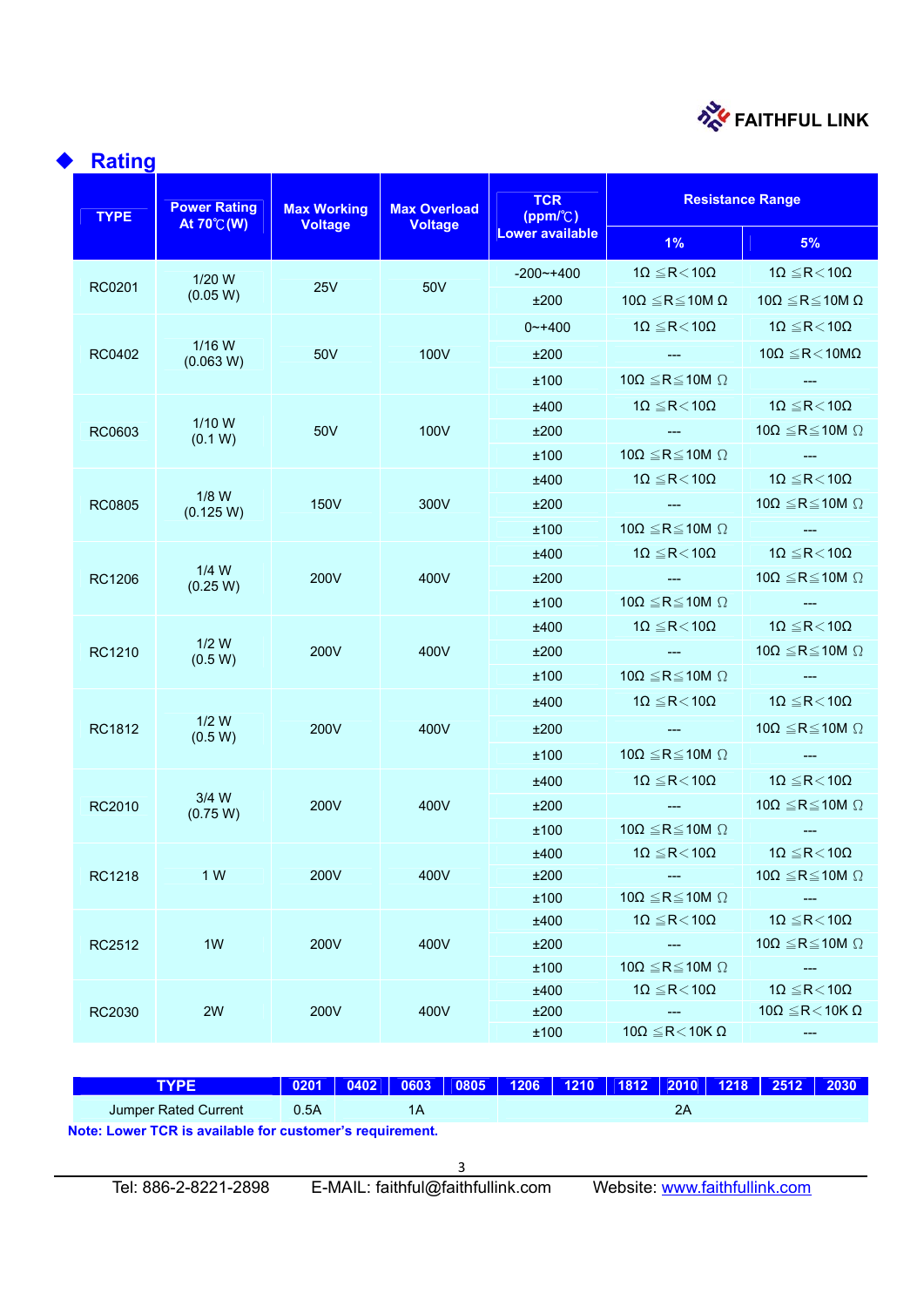

## **Part Number**

| <b>RC</b>   | 0603        | J                | <b>100K</b>        | ▔                |                                       |
|-------------|-------------|------------------|--------------------|------------------|---------------------------------------|
| <b>Type</b> | <b>Size</b> | <b>Tolerance</b> | <b>R VALUE</b>     | <b>Reel Size</b> | <b>Package quantity</b>               |
| <b>RC</b>   | 0201        | $J = 5%$         | $1\Omega = 1R$     | Blank = $7''$    | <b>(Standard Package</b><br>As below) |
|             | 0402        | $F = 1%$         | $10K\Omega = 10K$  | $B = 13''$       | $10 = 10K$ per reel                   |
|             | 0603        |                  | $2.2M\Omega = 2M2$ | $C = 10''$       | $20 = 20K$ per reel                   |
|             | 0805        |                  |                    |                  | 08= 8K per reel                       |
|             | 1206        |                  |                    |                  | 16= 16K per reel                      |
|             | 1210        |                  |                    |                  |                                       |
|             | 1218        |                  |                    |                  |                                       |
|             | 2512        |                  |                    |                  |                                       |
|             | 2030        |                  |                    |                  |                                       |

#### **» Standard Package Q'ty for each size is as following.**

| <b>TYPE</b>   | <b>Standard Package Q'ty</b> |
|---------------|------------------------------|
| RC0201        | 10K per reel                 |
| <b>RC0402</b> | 10K per reel                 |
| RC0603        | 5K per reel                  |
| <b>RC0805</b> | 5K per reel                  |
| RC1206        | 5K per reel                  |
| RC1210        | 5K per reel                  |
| RC1812        | 4K per reel                  |
| RC2010        | 4K per reel                  |
| RC1218        | 4K per reel                  |
| RC2512        | 4K per reel                  |
| RC2030        | 1K per reel                  |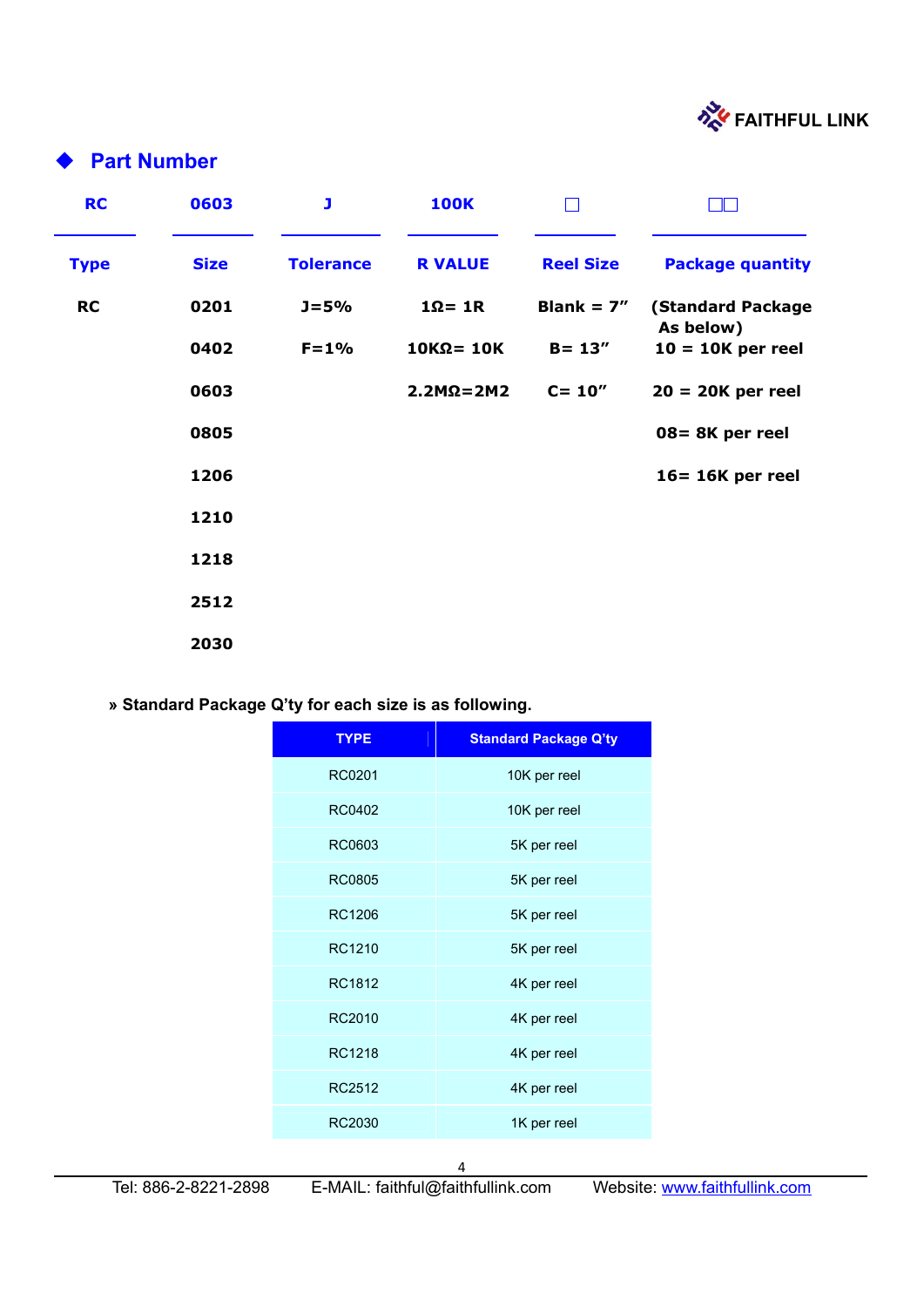

# **Specification**

### **Specification and Test Methods**

| <b>TEST ITEM</b>                                       | <b>TEST METHOD</b>                 | <b>SPECIFICATON</b>                                                                                                                                                                             | <b>REQUIREMENTS</b>                                                            |
|--------------------------------------------------------|------------------------------------|-------------------------------------------------------------------------------------------------------------------------------------------------------------------------------------------------|--------------------------------------------------------------------------------|
| Temperature<br>Coefficient of<br>Resistance<br>(T.C.R) | JIS C 5201-1<br>clause 4.8         | -55℃ ~+155℃, 20℃ is the reference temperature                                                                                                                                                   | <b>Refer to Ratings</b>                                                        |
| <b>Short Time</b><br>Overload                          | <b>JIS C 5201-1</b><br>clause 4.13 | General:<br>2.5 times RCWV or Max. Overload voltage for 5 seconds.<br>High Power:<br>2.5 times RCWV or Max. Overload voltage for 2 seconds.                                                     | $±1\% : ±(1.0\% + 0.05\Omega)$<br>$\pm 5\% : \pm (2.0\% + 0.1\Omega)$          |
| <b>IR Reflow</b>                                       | Sony SS-00254                      | Peak: 250 $^{+5}_{0}$ °C<br>250<br>230°C or higher-<br>200<br>Pre Heating Zone<br>180°C<br>150<br>$150^{\circ}$ C<br>$90 + 30s$<br>$30 \pm 10 s$<br>100<br>Soldering Zone<br>50<br>Heating Time | $\pm 1\%$ : $\pm (1.0\% + 0.05\Omega)$<br>$\pm 5\% : \pm (1.0\% + 0.05\Omega)$ |
| Leaching                                               | Sony SS-00254-9                    | $260 \pm 5^{\circ}$ for 30 seconds.                                                                                                                                                             | >95% Coverage                                                                  |
| Soldering<br>Heat                                      | JIS C 5201-1<br>clause 4.18        | 260±5℃ for 10 seconds.                                                                                                                                                                          | $±1\% : ±(0.5\% + 0.05\Omega)$<br>$\pm 5\%$ : $\pm (1.0\% + 0.05\Omega)$       |
| Temperature<br>Cycling                                 | <b>JIS C 5201-1</b><br>clause 4.19 | $-55^{\circ}$ C to +155 $^{\circ}$ C, 5 cycles                                                                                                                                                  | $±1\% : ±(0.5\% + 0.05\Omega)$<br>$±5\% : ±(1.0\% + 0.10\Omega)$               |
| <b>Electric Iron</b>                                   | Sony SS-00254-5                    | Preheating temperature: 350±10°C<br>Electric iron preheating time: 3+1/-0 sec                                                                                                                   | $±1\% : ±(1.0\% + 0.05\Omega)$<br>$±5\% : ±(1.0\% + 0.05\Omega)$               |
| Resistance to<br>Solvent                               | <b>JIS C 5201-1</b><br>clause 4.29 | The tested resistor be immersed into isopropyl alcohol<br>of $20 - 25^\circ$ for 60 secs.<br>Then the resistor is left in the room for 48 hrs.                                                  | $±1\% : ±(0.5\% + 0.05\Omega)$<br>$±5\% : ±(0.5\% + 0.05\Omega)$               |
| Load Life<br>in Humidity                               | JIS C 5201-1<br>clause 4.24        | 40±2°C, 90~95% R.H. or Max. working voltage for 1000<br>hrs with 1.5 hrs "ON" and 0.5 hr "OFF".                                                                                                 | $±1\% : ±(0.5\% + 0.05\Omega)$<br>$±5\% : ±(2.0\% + 0.05\Omega)$               |
| Load Life<br>(Endurance)                               | JIS C 5201-1<br>clause 4.25        | 70±2℃, or Max. working voltage for 1000 hrs with 1.5 hrs<br>"ON" and 0.5 hr "OFF".                                                                                                              | $±1\% : ±(1.0\% + 0.05\Omega)$<br>$±5\% : ±(3.0\% + 0.10\Omega)$               |
| <b>Terminal</b><br>Bending<br>Strength                 | JIS C 5201-1<br>clause 4.33        | Bending once for 5 seconds<br>$D: 0402 \cdot 0603 \cdot 0805 = 5$ mm<br>1206 \ 1210 \ 1812=3mm<br>$1218 \cdot 2010 \cdot 2512 \cdot 2030 = 2$ mm                                                | $±1\% : ±(1.0\% + 0.05\Omega)$<br>$±5\% : ±(1.0\% + 0.05\Omega)$               |
| Insulation<br>Resistance                               | <b>JIS C 5201-1</b><br>clause 4.6  | Max. Overload voltage for 1 minute.                                                                                                                                                             | $\geq 10G \Omega$                                                              |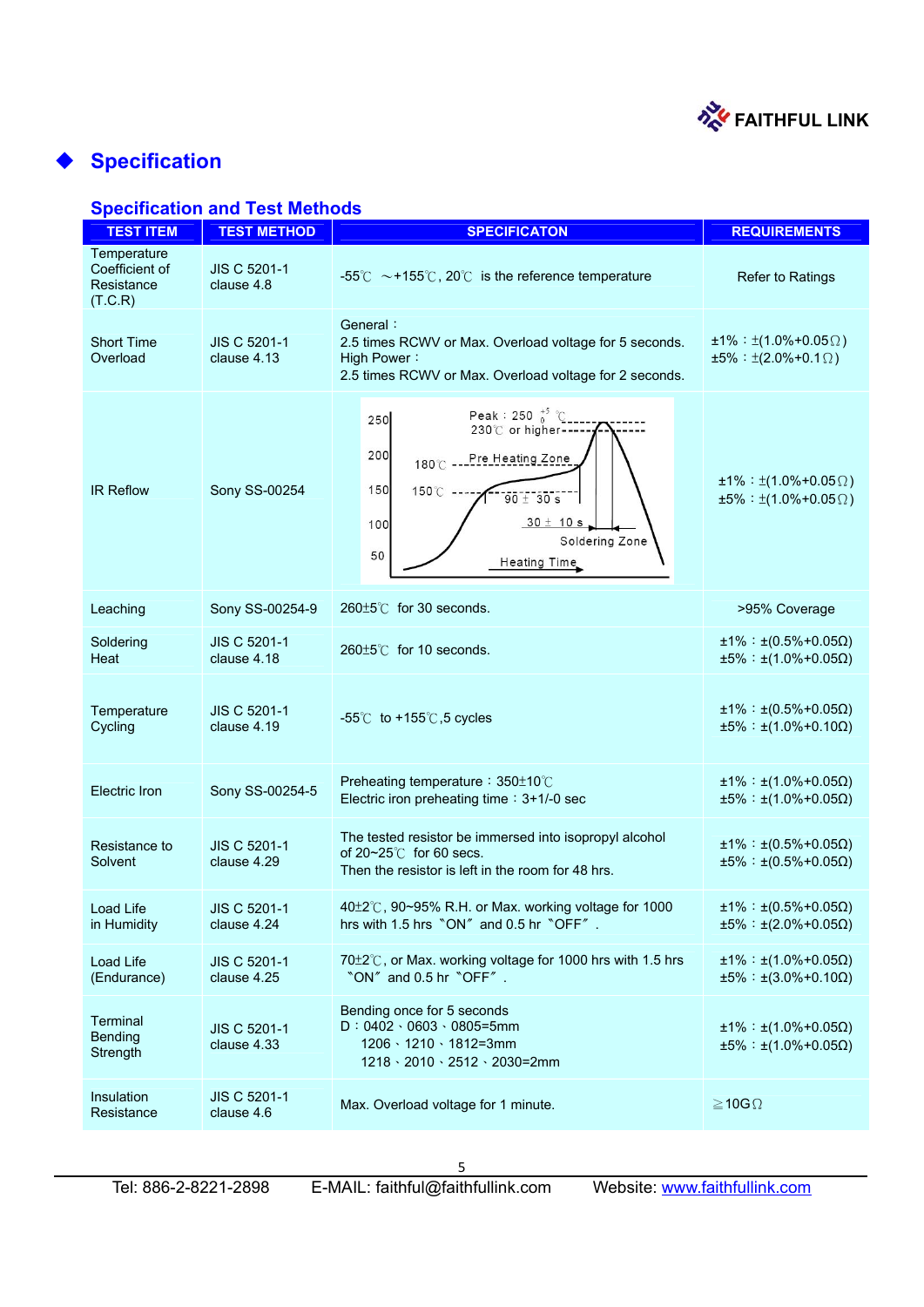

# **Packing**

## **Tape Dimension**

**» Paper Carrier** 



|             |                |                |               |                |                |               |                |                |               | Unit: mm      |
|-------------|----------------|----------------|---------------|----------------|----------------|---------------|----------------|----------------|---------------|---------------|
| <b>TYPE</b> | A              | B              | W             | Ε.             | F,             | G             | н              | т              | $\phi$ D      | P             |
| RC0201      | $0.45 \pm 0.1$ | $0.75 \pm 0.1$ | $8.0 \pm 0.2$ | $1.75 \pm 0.1$ | $3.5 \pm 0.05$ | $4.0 \pm 0.1$ | $2.0 \pm 0.05$ | $0.35 \pm 0.1$ | $1.5 \pm 0.1$ | $2.0 \pm 0.1$ |
| RC0402      | $0.70 \pm 0.1$ | $1.20 \pm 0.1$ | $8.0 \pm 0.2$ | $1.75 \pm 0.1$ | $3.5 \pm 0.05$ | $4.0 \pm 0.1$ | $2.0 \pm 0.05$ | $0.45 \pm 0.1$ | $1.5 \pm 0.1$ | $2.0 \pm 0.1$ |
| RC0603      | $1.05 \pm 0.2$ | $1.80 \pm 0.2$ | $8.0 \pm 0.2$ | $1.75 \pm 0.1$ | $3.5 \pm 0.05$ | $4.0 \pm 0.1$ | $2.0 \pm 0.05$ | $0.60 \pm 0.1$ | $1.5 \pm 0.1$ | $4.0 \pm 0.1$ |
| RC0805      | $1.55 \pm 0.2$ | $2.30 \pm 0.2$ | $8.0 \pm 0.2$ | $1.75 \pm 0.1$ | $3.5 \pm 0.05$ | $4.0 \pm 0.1$ | $2.0 \pm 0.05$ | $0.75 \pm 0.1$ | $1.5 \pm 0.1$ | $4.0 \pm 0.1$ |
| RC1206      | $1.90 \pm 0.2$ | $3.50 \pm 0.2$ | $8.0 \pm 0.2$ | $1.75 \pm 0.1$ | $3.5 \pm 0.05$ | $4.0 \pm 0.1$ | $2.0 \pm 0.05$ | $0.75 \pm 0.1$ | $1.5 \pm 0.1$ | $4.0 \pm 0.1$ |
| RC1210      | $2.80 \pm 0.2$ | $3.50 \pm 0.2$ | $8.0 \pm 0.2$ | $1.75 \pm 0.1$ | $3.5 \pm 0.05$ | $4.0 \pm 0.1$ | $2.0 \pm 0.05$ | $0.75 \pm 0.1$ | $1.5 \pm 0.1$ | $4.0 \pm 0.1$ |

#### **» Embossed Carrier**



|             |                |                |                |                |                |             |                |                |                 | Unit: mm      |
|-------------|----------------|----------------|----------------|----------------|----------------|-------------|----------------|----------------|-----------------|---------------|
| <b>TYPE</b> | A              | B              | W              | Е              | Æ              | G           | н              | T              | <b>T1</b>       | P.            |
| RC1812      | $3.30 \pm 0.2$ | $4.60 \pm 0.2$ | $12.0 \pm 0.2$ | $1.75 \pm 0.1$ | $5.5 \pm 0.05$ | $4.0 \pm 1$ | $2.0 \pm 0.05$ | $0.23 \pm 0.1$ | $0.85 \pm 0.15$ | $4.0 \pm 0.1$ |
| RC2010      | $2.80 \pm 0.2$ | $5.60 \pm 0.2$ | $12.0 \pm 0.2$ | $1.75 \pm 0.1$ | $5.5 \pm 0.05$ | $4.0 \pm 1$ | $2.0 \pm 0.05$ | $0.23 \pm 0.1$ | $0.85 \pm 0.15$ | $4.0 \pm 0.1$ |
| RC1218      | $3.30 \pm 0.2$ | $4.60 \pm 0.2$ | $12.0 \pm 0.2$ | $1.75 \pm 0.1$ | $5.5 \pm 0.05$ | $4.0 \pm 1$ | $2.0 \pm 0.05$ | $0.23 \pm 0.1$ | $0.85 \pm 0.15$ | $4.0 \pm 0.1$ |
| RC2512      | $3.40 \pm 0.2$ | $6.70 \pm 0.2$ | $12.0 + 0.2$   | $1.75 \pm 0.1$ | $5.5 \pm 0.05$ | $4.0 \pm 1$ | $2.0 \pm 0.05$ | $0.23 \pm 0.1$ | $0.85 \pm 0.15$ | $4.0 \pm 0.1$ |
| RC2030      | $5.50 \pm 0.2$ | $7.90 \pm 0.2$ | $16.0 \pm 0.2$ | $1.75 \pm 0.1$ | $7.5 \pm 0.05$ | $4.0 \pm 1$ | $2.0 \pm 0.05$ | $0.25 \pm 0.1$ | $0.85 \pm 0.15$ | $8.0 \pm 0.2$ |